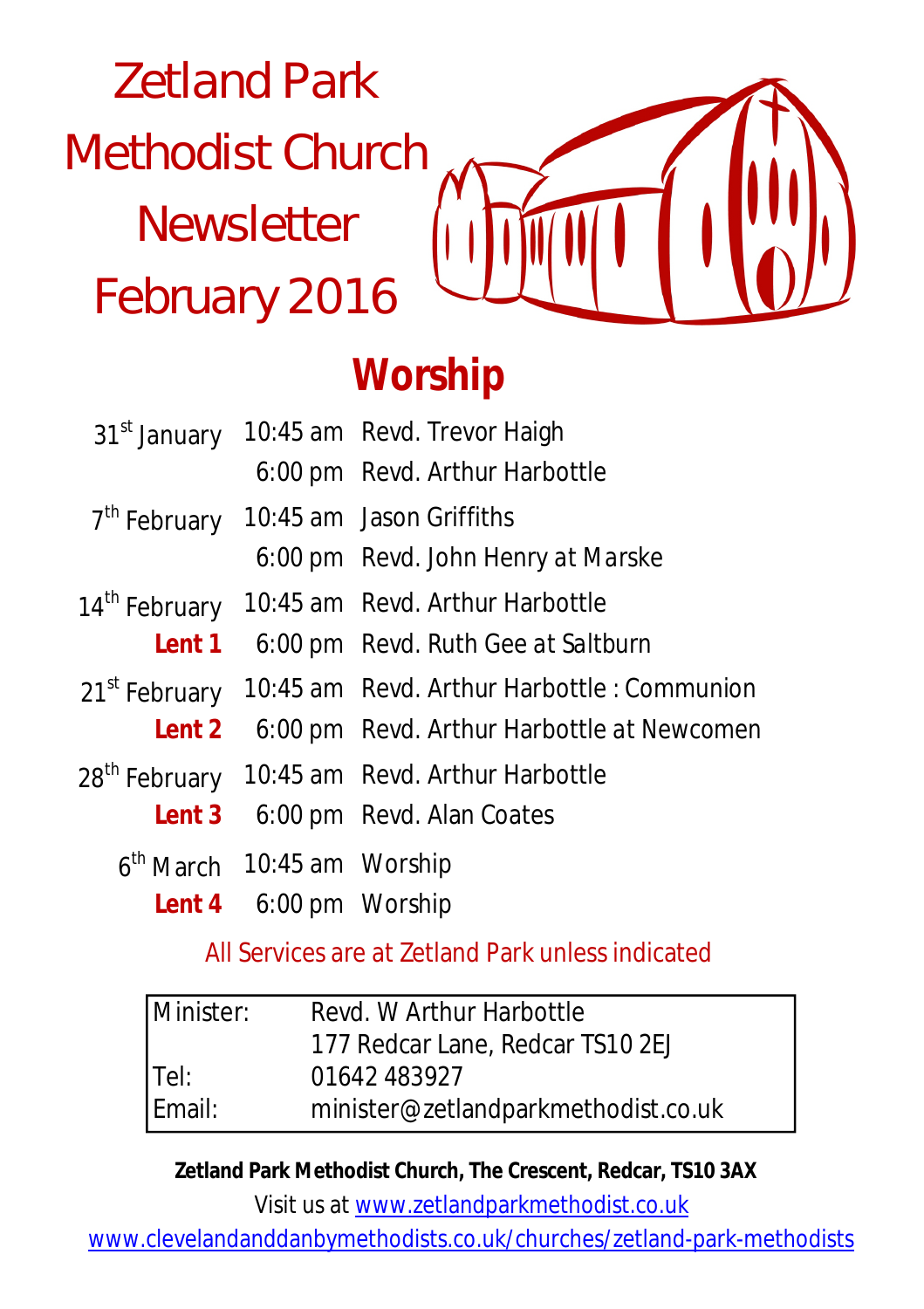Lent is one of the most important seasons in the church's calendar and due to its usage changing over 2000 years and across the different denominations of Christianity it has had a wide variety of customs associated with it. Part of the richness of the season is this huge variety of different emphases, and so long as we do not ever restrict ourselves to just any one of these it can be a hugely enriching period for us as individuals and help us grow as a church.

Originally a season of preparation and prayer for those who were to be baptised on Easter Sunday it has always had a sense of getting ourselves prepared for the great feast of Easter. The idea of 40 days of fasting came through later Greek and Latin influences and helps us focus on a time of penance, and sometimes fasting, as part of our devotional preparation for Easter. But it is the meaning of the English word 'Lent' which always inspires me most - "Spring". Spring is the season of new growth and preparation for fruitfulness. A season for optimism and new life.

This year I have found a Lent study by David Adam (formally of Lindisfarne) called 'Knowing and Growing' which I will use to focus services throughout the season.

So as to ensure the continuity of the themes in the book I will be taking most Sunday morning services throughout Lent at Zetland Park, and most Thursday morning services in the same period at Marske. Of course, this has 'thrown' any sense of an even spread across my four churches, but the balance has had to be achieved over the quarter as a whole. I will later look to how we can deliver the same series at my other churches.

The themes start on Ash Wednesday with the challenge to seize the opportunities God gives us without fear and continues with fruitfulness, dealing with weeds, good foundations, developing gifts, supporting others in the 'family' and sacrifice!

Whether through these services or in other ways I trust that you will use and find Lent as a season for your own growth and spiritual enrichment and development of the church.

Arthur

# **Church Council**

The next meeting of the Church Council is on Thursday 18 February 2016 at 7pm.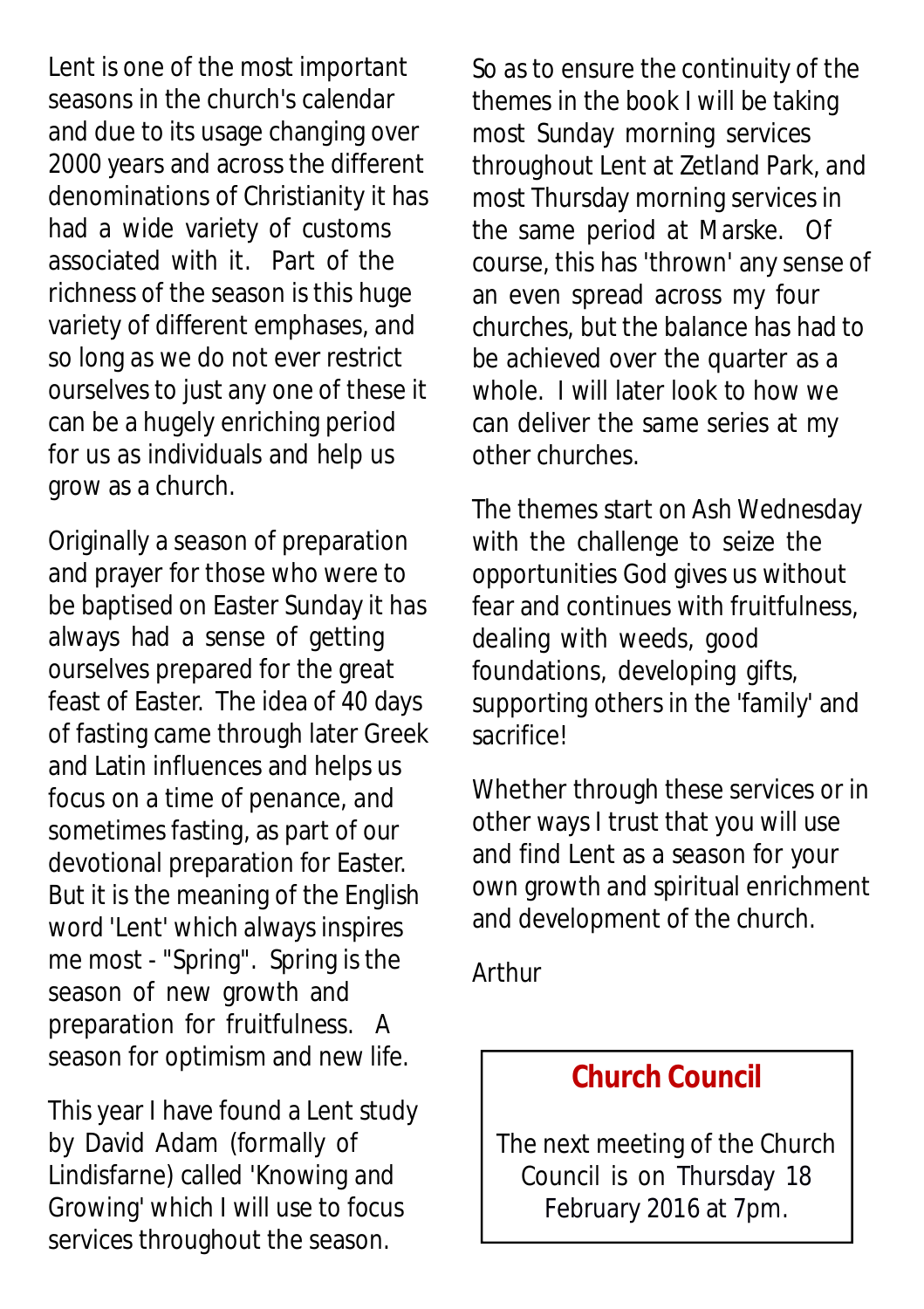| <b>Future Events</b> |      |                                      |  |  |
|----------------------|------|--------------------------------------|--|--|
| Friday February 5th  | 6 pm | Pie and Pea supper with Beetle Drive |  |  |
| Friday 18th March    |      | 7:30 pm   Harrison Band and Singers  |  |  |

# **Circuit Prayer Meeting**

Saturday 6th February 8:30am-9:30am at Marske



# **Empty Space**

Space is really really big. A few planets, stars and bit of dust, but mostly nothing.

We don't have any stars or planets in this newsletter and hopefully not much dust. But what we do have is lots of empty space.

So this is a gentle reminder to everyone that this is your newsletter about your church. I would much rather battle to squeeze articles in rather than try to fill the space with dust.

# **Power Praise**

at Marske Methodist Church

An hour of worship with mainly contemporary songs in a café style setting. Second Tuesday of each month.

7pm 9<sup>th</sup> February

**Regulars . . .**

**Community Lunch Club** Eats midday Tuesday

**Fellowship** Meets 7:30pm Wednesdays

**Thursday Group** Meets 7:30pm Alternate Thursdays

#### **Prayer and Meditation**

 $10:00$ am Friday 26th January Friday 18th March

See Lynn King for further information